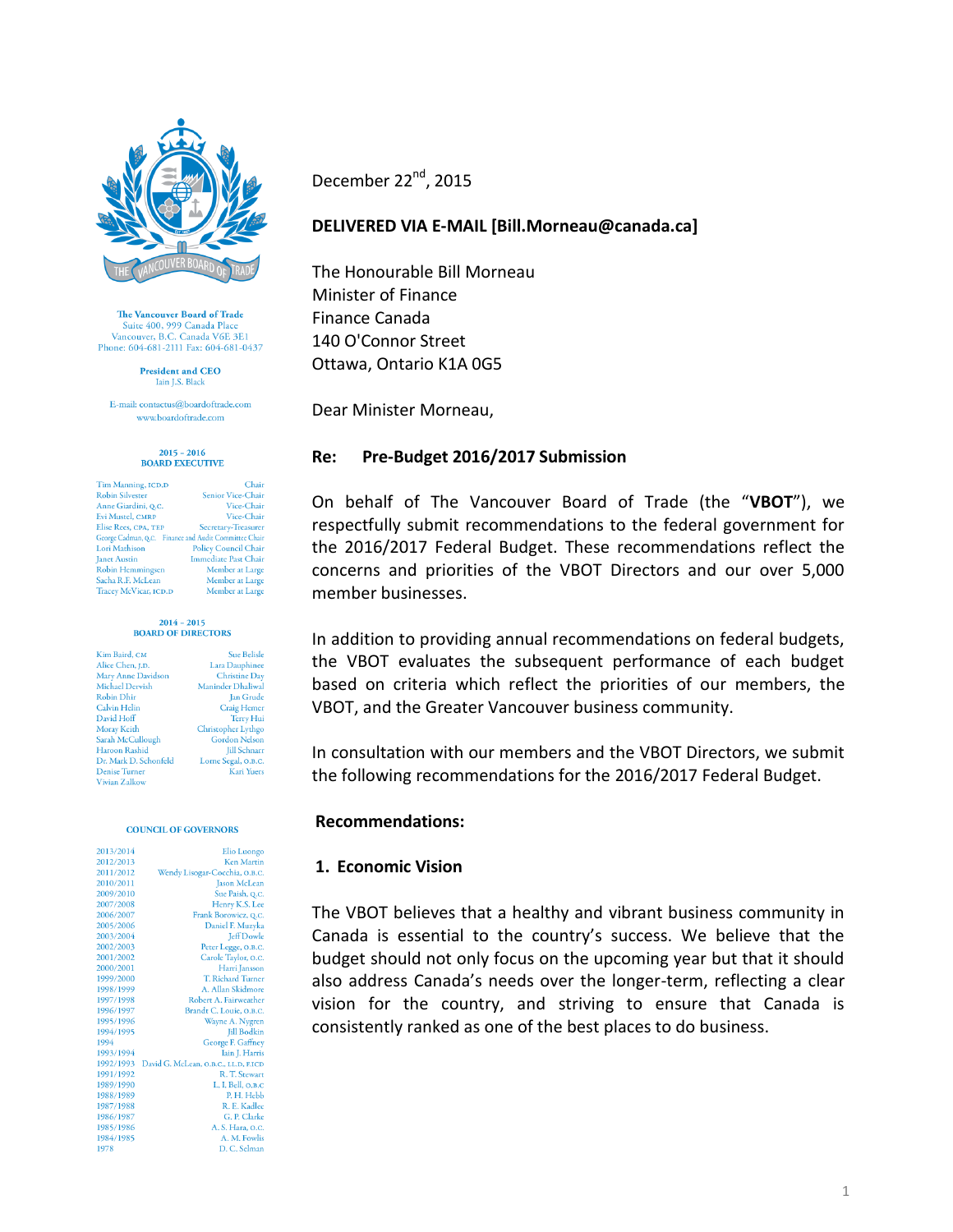In order to build the best economy possible, we believe there are several specific issues which must be considered and recommend the federal government:

# *Eliminate Barriers to Trade*

The VBOT is wholeheartedly supportive of Canada's efforts to reduce or eliminate tariff and nontariff barriers to international trade, including the recently concluded Comprehensive Economic and Trade Agreement and Trans-Pacific Partnership, and encourage their implementation. As Canada's Pacific Gateway, such agreements have special significance for British Columbia, as access to new markets has the potential to grow both the provincial and national economies.

However, in light of Canada's efforts to promote trade on the world stage, significant barriers still exist in our internal market. It is estimated that these inter-provincial barriers cost the Canadian economy more than \$14 billion dollars a year. If we are to find economic success, the strength and competitiveness of our domestic market must be a top priority, and greater coordination and alignment of inter-provincial regulatory standards is a significant first step.

## *Develop Pacific Gateway Infrastructure*

The VBOT applauds the new federal government's commitment to invest over \$125 billion in infrastructure over the next 10 years, and urges that these funds be used to strategically target development of air, sea, land, and rail infrastructure in British Columbia.

Recent developments in the area of resources and trade mean that Canada's Asia Pacific Gateway is more important than ever. In fact, the three provincial leaders of the New West Partnership have asked for a minimum of \$1.5 billion from the federal government to support gateway transportation and port infrastructure, including the Pacific Gateway. Leaders of the New West Partnership say the current transportation system is "nearing its limit" and more must be done to ensure better reliability with trading partners in Asia.

British Columbian projects need continued consideration when allocating resources from the new infrastructure fund. It has become increasingly apparent that Asian interest in our resources may have a limited time horizon and it is imperative that we not miss the opportunity to take advantage of these markets. Accessing these markets and establishing trade relationships in a timely manner stands to benefit the whole of Canada.

Key Pacific Gateway projects the VBOT views as being strategic in nature and deserving of federal support include:

- i. Roberts Bank Terminal 2 Project,
- ii. George Massey Tunnel Replacement and Highway 99 Corridor improvements,
- iii. Pattullo Bridge Replacement,
- iv. Railway capacity within Metro Vancouver, and
- v. Trans Canada Highway widening from Kamloops to the Alberta Border.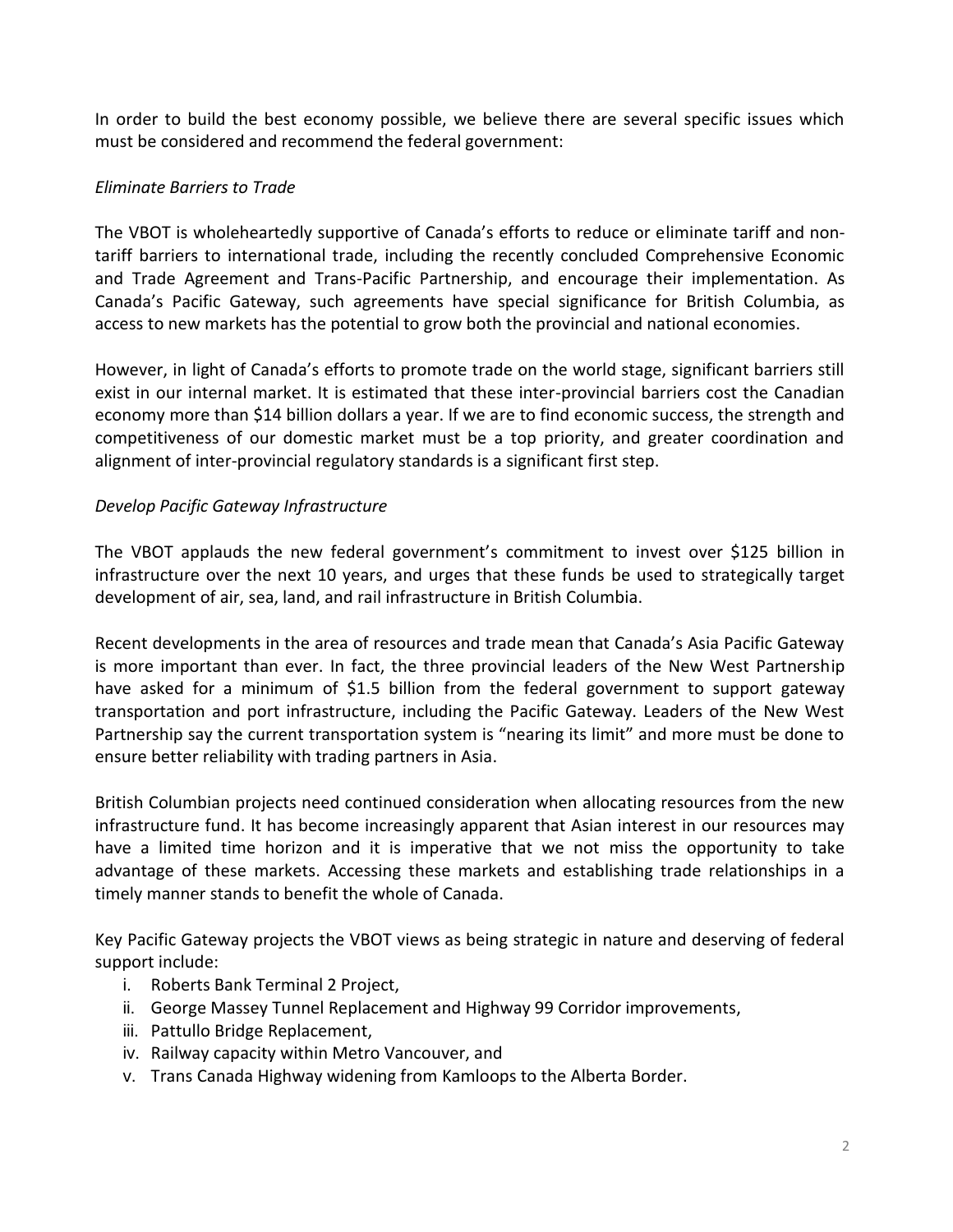# *Support Transit Infrastructure*

As you are aware, the movement of goods, services, and people is critical to economic and social future of families and businesses in the Lower Mainland. The C.D. Howe Institute has estimated that traffic congestion costs Metro Vancouver between \$500 million and \$1.2 billion per year.

While we are disappointed with the result of the unsuccessful transportation plebiscite, we respect the decision made by voters. We remain concerned that the outcome will negatively affect livability in the region, and that our economy and businesses will suffer without the necessary transportation improvements. The VBOT continues to be supportive of the Mayors vision and is committed to working with the Mayors of Metro Vancouver, the Province, the new Federal Government and stakeholders from across the region in determining solutions to improve the movement of people and goods. These events point to the difficulty municipalities are presently having with the current model of infrastructure investment. We urge cooperation between all levels of government to investigate new ways to fund the development of much needed infrastructure.

The federal government's involvement in funding transit infrastructure projects is critical and the VBOT applauds the new federal government's commitments to invest an additional \$20 billion in public transit infrastructure over the next 10 years.

The VBOT remains committed to the Mayors' Council Regional Transportation Investment plan as such we urges the new federal government to fund the Mayors Plan which includes the following priorities

- i. 27 KM of LRT in Surrey, and Langley, and
- ii. Millennium Line extension along the Broadway-UBC corridor.

# *Strengthen the Labour Market*

The VBOT would like the federal government to address the growing disparity between labour market skills and labour market demand. Not only does the existing workforce require better support in adapting to change, Canada must strengthen its ability to attract and retain the workers businesses need to grow.

It is vital that our workforce keep pace with the needs of the economy, and to achieve this, we recommend:

- i. Continued and improved access to post-secondary education in both academia and the trades,
- ii. Improved support for graduates to find jobs and incentivizing employers to hire and retain interns and new graduates,
- iii. Incentives for employers to send their staff for re-training and/or upgrading of credentials,
- iv. Increase funding for post-secondary research to fuel product commercialization and innovation, as well as post-secondary infrastructure spending, and
- v. Modernization of foreign and provincial credential recognition schemes.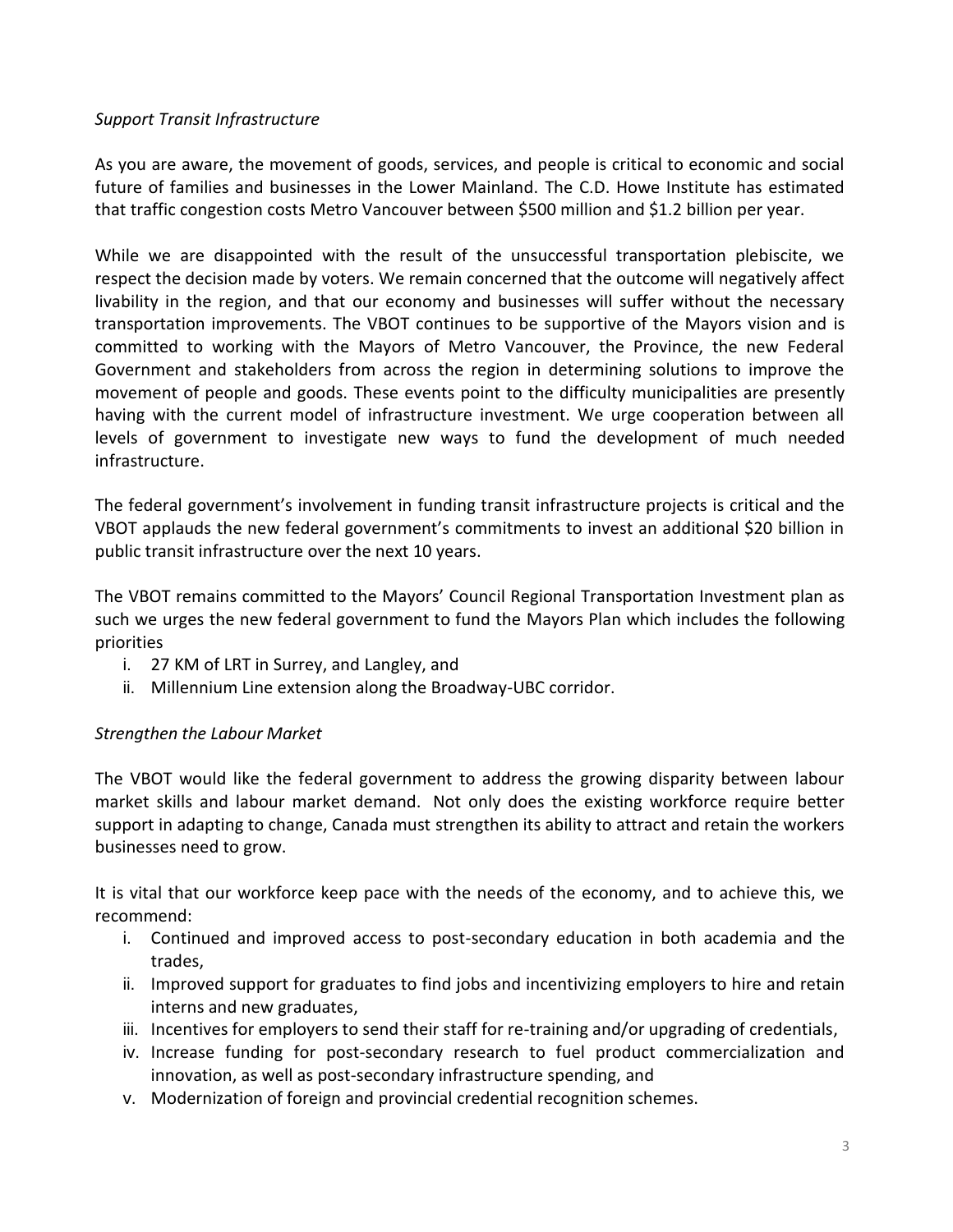Any reforms to, and support for, the labour market must be done in conjunction with improvements to the Temporary Foreign Workers Program (TFWP). It is vital that changes are made to the TFWP to enhance its certainty for workers and employers, increase safety and reliability for participants, properly punish employers who abuse the program, and raise its overall accessibility so that it may be a more effective tool in addressing short-term labour shortages.

# *Adjust Canada Health Transfers*

The VBOT is of the view that the Canada Health and Social Transfer must be age adjusted to account for the increased costs of providing health care to seniors age 65 and over. The new, percapita-based funding formula for the program should incorporate a methodology that recognizes the different demographic and population compositions of each province.

British Columbia has a growing population of seniors. The 2011 Census counted nearly 688,715 seniors living in B.C. According to the census, the percentage of British Columbians aged 65 and over was 15.7 per cent, compared to 14.8 per cent nationally. It is estimated that the percentage of seniors in B.C. will reach 24.7 per cent by 2036, with the fastest-growing demographic being those 85 and older.

There are estimates that the funding formula based solely on a per capita basis will cost B.C.'s health-care system \$202 million. As B.C.'s Finance Minister has noted, this approach does not "operate in a way that is favourable" to the province. This plan does not acknowledge the significant efforts that have been made to contain health care costs in the province, nor its aging population.

When B.C.'s shifting demographics are translated to health spending trends for seniors in Canada, the cost projections are staggering. The increases in health care spending for seniors compared to other age groups are as follows: \$6,223 for those aged 65 to 69, \$8,721 for those 70 to 74, and \$12,050 for those 75 to 79. The increases jump to \$20,113 for those 80 and older.

Given these costs, it is critically important to British Columbians and all Canadians that the Canada Health Transfer funding formula be adjusted to account for the demographic pressures faced by each province.

### **2. Spending Management**

The VBOT acknowledges the new federal government's plans to repeal the *Federal Balanced Budget Act* and intention to run deficits in the next three fiscal years before returning to a balanced budget in 2019/2020. While the VBOT applauds the government's commitment to creating sustainable growth and economic opportunity for more Canadians, we urge that strategic spending is balanced with fiscal prudence and restraint, especially in these economically uncertain times. We also particularly note the provisions in Section 8 of the *Federal Balanced Budget Act* that dictate a 5% decrease in parliamentary wages and a public sector wage freeze during deficits. The VBOT recognizes that budgetary amounts may vary due to unforeseen events, but it is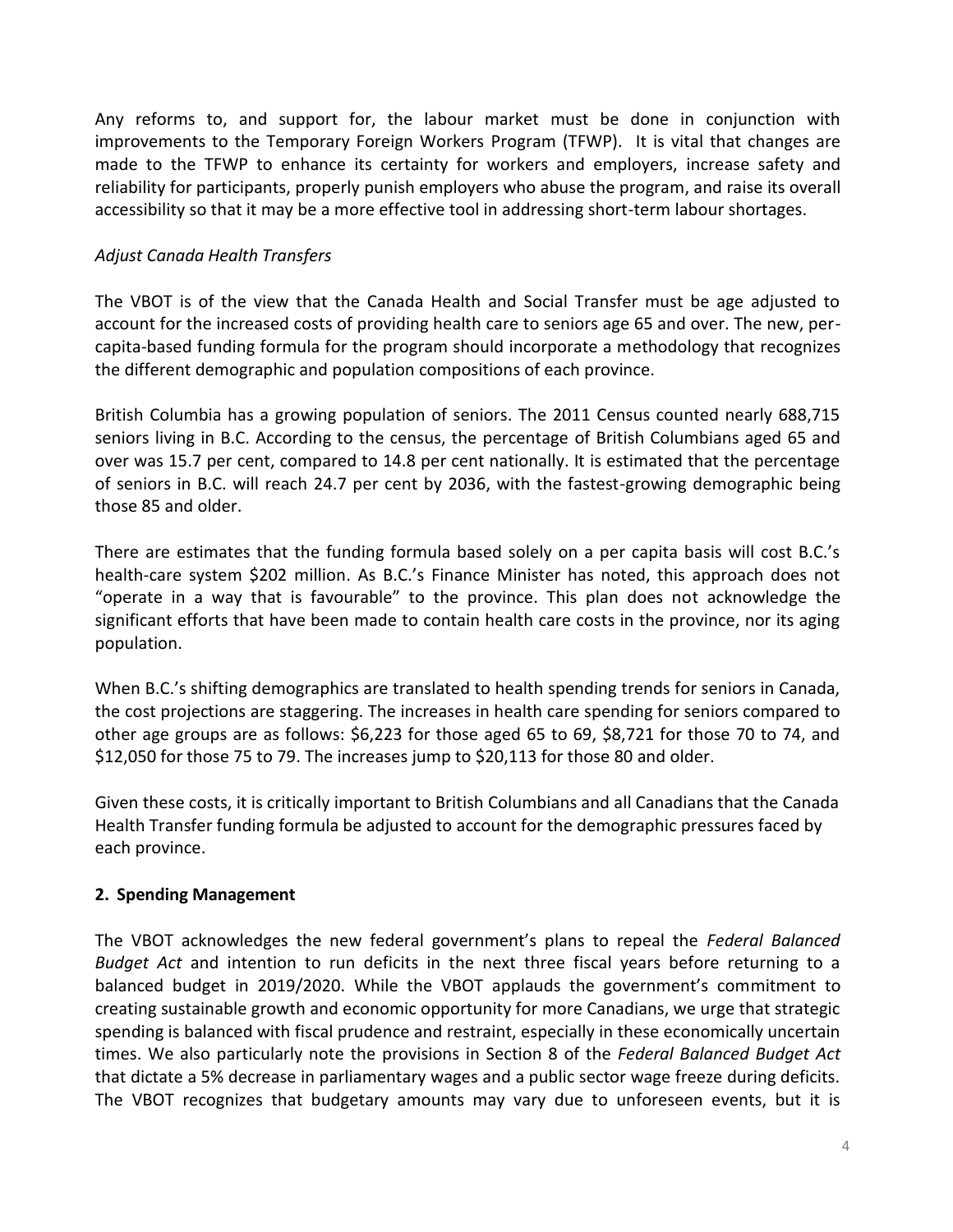important that government spending be conducted in an efficient and transparent manner, with a focus toward controlling direct program operating expenses, and spending on projects and programs that will increase overall GDP growth.

## **3. Tax Competitiveness**

Federal Budget 2015 tightened some aspects of the Income Tax Act ("**Tax Act**"), resulting in higher taxation for certain businesses. In the upcoming budget, we would like to see measures which benefit the business community and help create a more competitive environment in order to stimulate the economy.

To achieve this goal, the VBOT recommends the federal government:

# *Maintain Tax Competitiveness and the Ability to Attract Human Capital*

The VBOT recognizes that over the years the government has made great strides in establishing Canada's relative tax competitiveness within the G8 and we believe that it is an imperative for it to be maintained so as to ensure that Canada remains a leader in attracting business investment. At the same time, we ask for certainty and fairness within the tax system, both key factors in attracting and retaining investment in Canada.

Canadian companies, including startups and early stage businesses, compete vigorously with their US counterparts for talent. Accordingly, competitive tax rates, that take into account graduated tax rate levels, are imperative. In addition with comparatively lower salary compensation levels and, in some cases, a higher cost of living in Canada, stock options have become an essential tool in bridging this compensation gap. This is of particular importance to Vancouver where the tech sector represents an important, and growing, economic cluster. We recognize the importance of fair taxation and your mandate to implement tax cuts for the middle-class whilst asking wealthier Canadians to pay more, but at the same time we ask you to recognize the importance of stock options for Canadian companies trying to attract talent.

# *Simplify Tax Legislation*

Whether a result of the federal government's improvements to Canada's international tax rules to close tax "loopholes", the proposed changes to subsection 55(2) of the Tax Act to target transactions that give rise to certain inappropriate tax results, or other recent legislative changes, the taxing statutes continue grow in complexity and, at times, can have broad unintended application. This creates uncertainty in respect of conventional business transactions and increases the administrative burden on taxpayers. The VBOT recommends that the federal government establish an independent body with the mandate to simplify the tax system, ensuring its efficiency and ease of compliance—as many countries around the world have already done.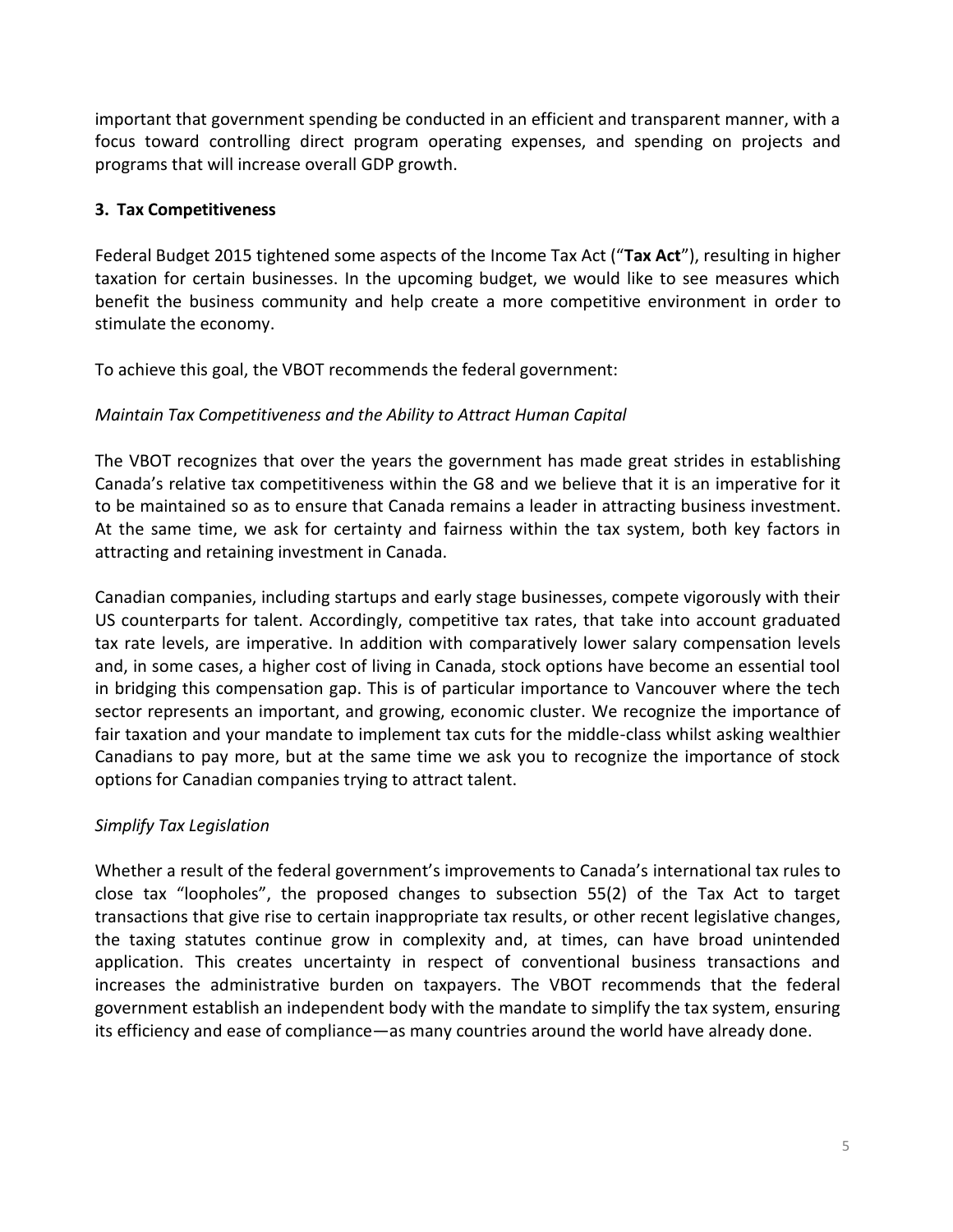## *Consult Business Community on Climate Policy*

The Canadian business community understands the role it plays in reducing greenhouse gas (GHG) emissions and is ready to be a partner in protecting our environment, and helping the country meet its obligations under COP 21. In British Columbia, the carbon tax model (enacted by the provincial government in 2008) has been successful in balancing economic growth with environmental regulation. An important aspect of the B.C. model has been the guarantee of revenue neutrality which ensures that climate change policy remains an effective tool for reducing GHG emissions and is not seen as a revenue stream for government. We recommend your government take this model into consideration when constructing the federal framework. In addition, we also ask your government to consider the cumulative impact these regulations have on industry. The compounded effect of multiple policies with overlapping intentions creates a complex regulatory framework, one which is less attractive to investors and hampers economic growth. A simple framework that takes into account existing provincial climate leadership and balances economic and environmental needs, as the B.C. carbon tax has done, will create certainty that will protect Canada's global competitiveness.

We urge the federal government to thoroughly consult with stakeholders across the country on this complex issue before proposing any changes that would adversely impact the ability of Canadian companies to compete on the international stage.

### **4. Debt Management**

Canada is recognized globally for sound fiscal policy and is well positioned to further attract foreign direct investment. In conjunction with the spending priorities outlined above, the VBOT views it as an imperative that Canada continues to preserve this global reputation by committing to maintain the federal debt-to-GDP ratio to a more prudent level. The debt-to-GDP ratio must offer government the flexibility to withstand shocks and unforeseen needs, both social and economic. As outlined in our other priorities, we see smart and strategic federal spending as an important factor in the economic success of our country. However, the VBOT is concerned by the Parliamentary Budget Officer's recent Economic and Fiscal Outlook, particularly Canada's worse than anticipated fiscal performance and the forecasted deficits of \$3.6 billion in 2016-17 and \$6.9 billion in 2017-18. Due to the current economic climate, and the new fiscal realities faced by the government, we urge prudent fiscal management and a commitment by the federal government to make significant progress in reducing its fiscal deficit to a more responsible and sustainable level.

In addition, the VBOT notes the rising household debt and real estate prices in Canada. We support the recent increase to minimum down payment for higher-priced homes. However, as the Canada Mortgage Housing Corporation guarantees a substantial portion of residential mortgages, the VBOT encourages the government to continue its efforts to ensure discipline in the residential lending market, and its attempt to reduce taxpayer exposure to the housing sector, as recently seen in the government's announcement to raise the minimum down payment requirement for homes worth over \$500,000. This will help to limit the government's secondary exposure in the